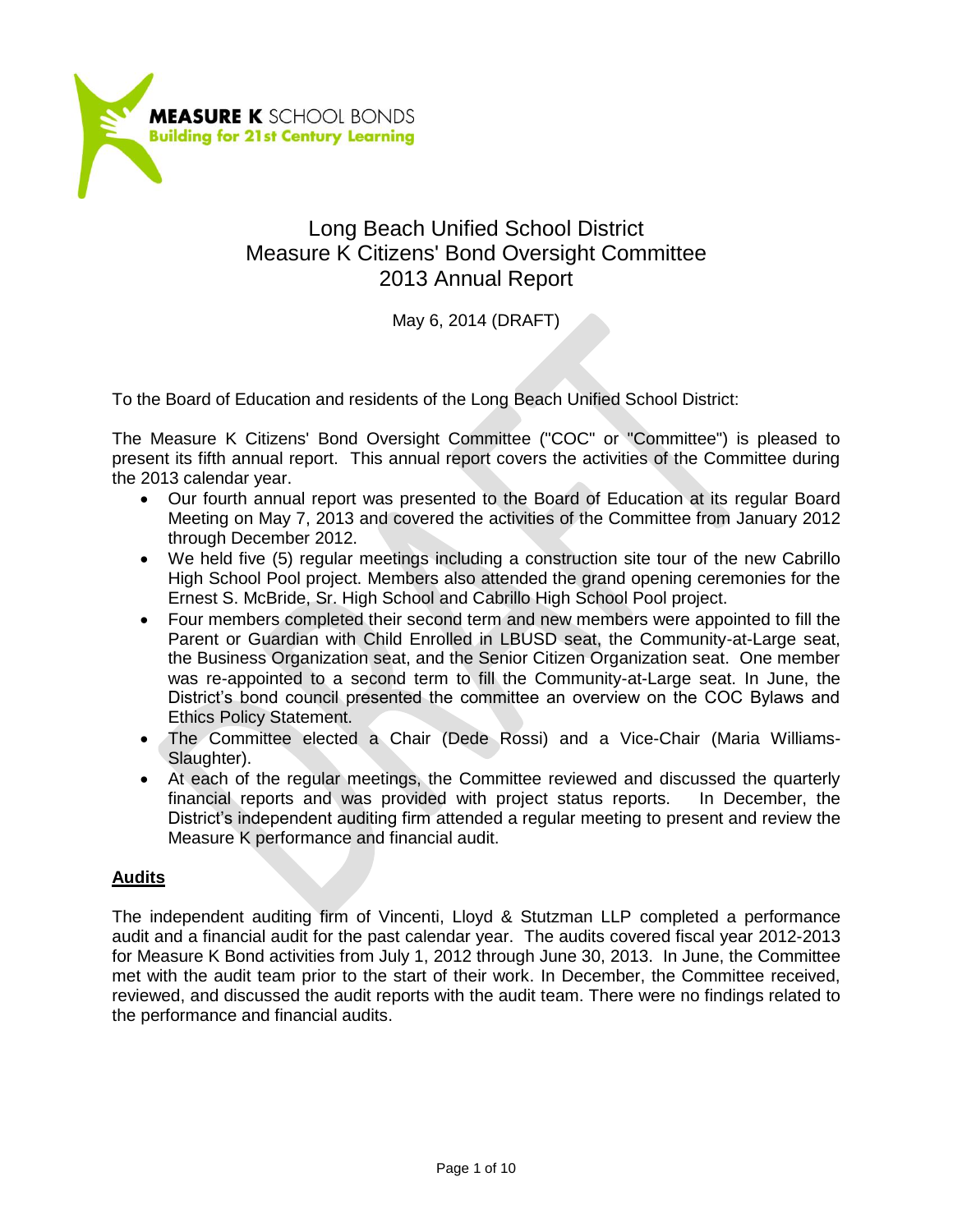# **Financial Summary**

The Committee received and reviewed expenditures through November 30, 2013, summarized as follows:

| Bond Issued Fiscal Year 2008/2009<br>Bond Issued Fiscal Year 2010/2011<br>Bond Issued Fiscal Year 2012/2013<br><b>Actual Interest Earnings</b><br><b>Bond Issuance Cost</b><br><b>Debt Retirement</b>                                                                                                                                                                                                                                                                                                                                                                                                                                                                                                                                                                                                                                                                                                                                                                                                                                                                                                                                                                                                                                                                                                                                                                                                                                                                                                                                                                                      |                                                                                                                                                                                                                                                                                                                                                                                                                                                                                    | \$260,000,000<br>\$75,426,686<br>\$50,000,000<br>\$9,427,126<br>(\$919, 819)<br>(\$51,250,000) |
|--------------------------------------------------------------------------------------------------------------------------------------------------------------------------------------------------------------------------------------------------------------------------------------------------------------------------------------------------------------------------------------------------------------------------------------------------------------------------------------------------------------------------------------------------------------------------------------------------------------------------------------------------------------------------------------------------------------------------------------------------------------------------------------------------------------------------------------------------------------------------------------------------------------------------------------------------------------------------------------------------------------------------------------------------------------------------------------------------------------------------------------------------------------------------------------------------------------------------------------------------------------------------------------------------------------------------------------------------------------------------------------------------------------------------------------------------------------------------------------------------------------------------------------------------------------------------------------------|------------------------------------------------------------------------------------------------------------------------------------------------------------------------------------------------------------------------------------------------------------------------------------------------------------------------------------------------------------------------------------------------------------------------------------------------------------------------------------|------------------------------------------------------------------------------------------------|
| <b>Expenditures by Site through November 30, 2013:</b>                                                                                                                                                                                                                                                                                                                                                                                                                                                                                                                                                                                                                                                                                                                                                                                                                                                                                                                                                                                                                                                                                                                                                                                                                                                                                                                                                                                                                                                                                                                                     |                                                                                                                                                                                                                                                                                                                                                                                                                                                                                    |                                                                                                |
| ADA Improvements Phase I<br>٠<br>Bancroft MS Gym AB300<br>٠<br><b>Boiler Replacement Phase I</b><br>٠<br>Cabrillo High School Pool<br>٠<br><b>CAMS HS Technology &amp; Site Improvements</b><br>п<br>Core Switch and UPS Replacement Phase I<br>٠<br>Core Switch and UPS Replacement Phase II<br>٠<br><b>DOH Portable Removal Phase I</b><br>٠<br><b>DSA Certification</b><br>п<br>Ernest S. McBride Sr. High School New Construction<br>٠<br>Fire Alarm, Intercom & Clock Replacement Phase I<br>п<br>Fire Alarm, Intercom & Clock Replacement Phase II<br>٠<br>Hamilton MS Gym AB300<br>٠<br>Harte ES Deportablization & Restroom Relocation<br>п<br>Hill MS Gym AB300<br>٠<br>Hoover MS Gym AB300<br>٠<br>Intercom and Clock Replacement Phase I<br>П<br>Intercom and Clock Replacement Phase II<br>П<br>Jessie Elwin Nelson Middle School New Constructions<br>٠<br>Jessie Elwin Nelson MS Post Occupancy Closeout<br>٠<br>Jordan High School Interim Field Improvements<br>٠<br>Jordan High School Interim Housing<br>٠<br>Jordan High School Major Renovation Phase I<br>П<br>Jordan HS Auditorium AB300<br>٠<br>Lakewood HS DOH Portable Removal<br>٠<br>Lakewood HS DSA Certification<br>٠<br>Lowell ES ADA Improvements<br>Measure K Program Expenses<br>П<br>New High School #2 at the Browning Site<br>٠<br>New High School #3 at the former JFA Site<br>٠<br>New High School #4 at the Butler Site<br>٠<br>New High School #5 at the Hill Site<br>П<br>Newcomb K8 AB300/New Construction<br>п<br>Polytechnic HS Auditorium AB300<br>٠<br>Polytechnic HS DSA Certification<br>П | \$587,763<br>\$472,227<br>\$3,552,865<br>\$13,388,737<br>\$112,292<br>\$235,716<br>\$817,826<br>\$429,244<br>\$1,898,660<br>\$66,207,427<br>\$1,696,245<br>\$439,668<br>\$122,484<br>\$765,175<br>\$108,371<br>\$371,978<br>\$472,291<br>\$94,474<br>\$40,601,037<br>\$242,651<br>\$23,682<br>\$93,836<br>\$8,664,717<br>\$47,167<br>\$78,156<br>\$3,345<br>\$6,580<br>\$32,148,924<br>\$3,755,178<br>\$318,548<br>\$24,460<br>\$34,635<br>\$8,798,942<br>\$1,270,643<br>\$113,353 |                                                                                                |
| Portable Removal Phase I<br>٠<br>Portable Removal Phase II<br>٠                                                                                                                                                                                                                                                                                                                                                                                                                                                                                                                                                                                                                                                                                                                                                                                                                                                                                                                                                                                                                                                                                                                                                                                                                                                                                                                                                                                                                                                                                                                            | \$393,366<br>\$458,353                                                                                                                                                                                                                                                                                                                                                                                                                                                             |                                                                                                |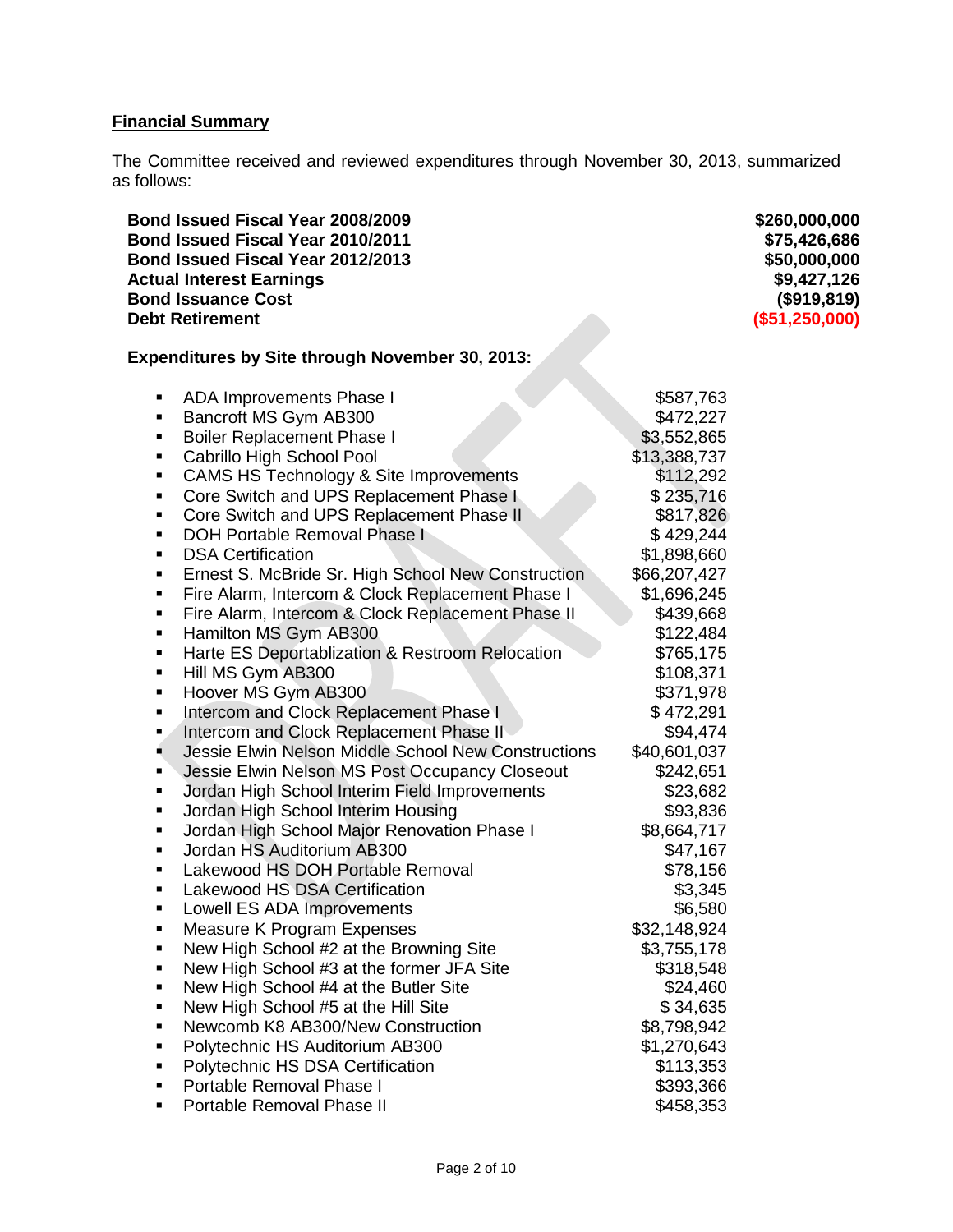| <b>Portable Removal Phase III</b>                             | \$79,777    |                              |
|---------------------------------------------------------------|-------------|------------------------------|
| <b>Roosevelt Elementary School New Construction</b>           | \$6,547,518 |                              |
| • Security Technology, Infrastructure, Intercom and           |             |                              |
| <b>Clock Replacement</b>                                      | \$513,835   |                              |
| <b>Washington MS DSA Certification</b>                        | \$12,655    |                              |
| <b>Willard ES Minor Renovation/Addition</b><br>$\blacksquare$ | \$36,625    |                              |
| Wilson HS ADA Improvements<br>$\blacksquare$                  | \$159,180   |                              |
| Wilson HS Auditorium AB300<br>$\blacksquare$                  | \$1,158,718 |                              |
| Wireless Data Communications Phase I<br>$\blacksquare$        | \$2,099,158 |                              |
| Wireless Data Communications Phase II<br>$\blacksquare$       |             | $$3,370,932$ (\$202,829,413) |
| <b>Expenditures Subtotal</b>                                  |             | (\$254,999,232)              |

## **Balance Remaining on Issuance <b>by Alan Account 120 and 139,854,580**

# **Project Status as of December 19, 2013**

# **Jessie Elwin Nelson Middle School New Construction**

- Construction is 100% complete and the school opened on September 5, 2012.
- Project close-out activities are underway.
- Project has received \$12,903,722 in School Facilities Program (SFP) funds.
- The District anticipates using a total of \$40,601,637 in Measure K funds at the completion of this project.

## **Jessie Elwin Nelson Middle School – Post Occupancy Closeout**

- Scope includes: Repairs, replacement, and additional minor construction related to school opening and post occupancy needs.
- The District anticipates using a total of \$379,423 in Measure K funds at the completion of this project.
- A portion of the close-out work will be performed by the Maintenance Branch.

## **Ernest S. McBride, Sr. High School New Construction**

- Construction is 100% complete.
- School opened September 2013.
- Project has received \$6,000,000 in Career Technical Education (CTE) grants and \$9,024,908 in School Facilities Program (SFP) funds.
- Project close-out activities are underway.
- The District anticipates using a total of \$77,096,710 in Measure K funds at the completion of this project.

## **Roosevelt Elementary School New Construction**

- Roosevelt students and staff were moved into interim housing at the Butler site.
- The Construction phase started on September 24, 2013.
- The District anticipates using a total of \$58,274,788 in Measure K funds at the completion of this project.
- School is projected to open September 2015.

## **Cabrillo High School Pool**

- Construction is 100% complete.
- Pool is currently open and operating.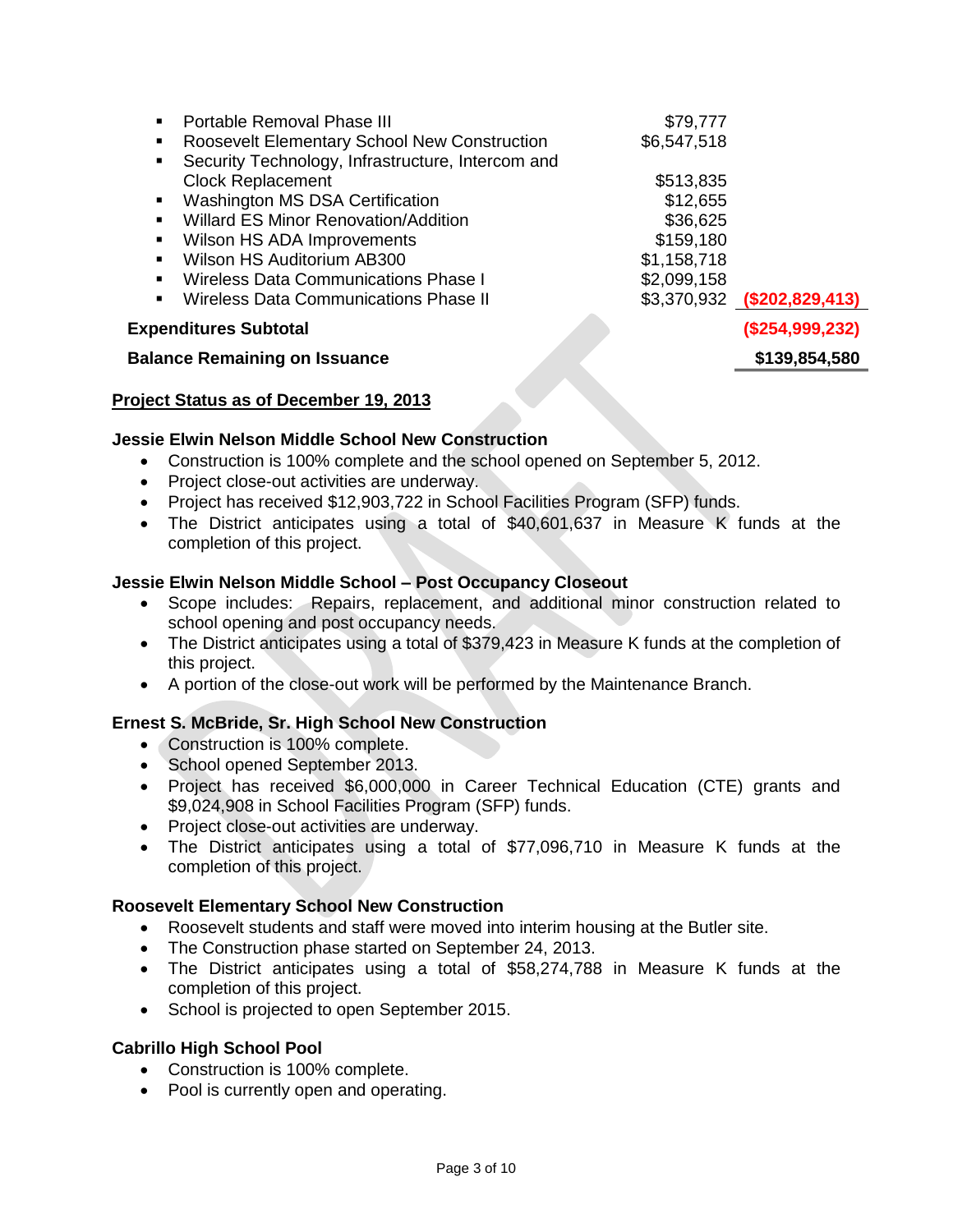- Close-out is underway.
- The District anticipates using approximately \$15,974,542 in Measure K funds at the completion of this project.

## **Newcomb K-8 AB300/New Construction**

- Students and Staff were moved into interim housing to the Keller site.
- Project has received confirmation of Seismic Mitigation Program (SMP) funding eligibility from the Division of State Architect (DSA).
- School is projected to open in the 2015/16 school year.
- The District anticipates using approximately \$65,993,909 in Measure K funds in total at the completion of this project.

# **Harte Deportablization and Restroom Relocation**

- Construction is 100% complete on the removal of bungalow buildings and relocation of portable restroom building.
- The project is financially closed-out.
- The District anticipates using approximately \$765,175 in Measure K funds in total at the completion of this project.

## **Wireless Data Communication Phase I**

- Construction is 100% complete on the replacement of edge switches and installation of wireless access points at 4 campuses (Longfellow ES, Marshall MS, Washington MS and Wilson HS).
- Project close-out activities are underway.
- The District anticipates using approximately \$2,099,158 of Measure K funds in total at the completion of this project.

## **Projects in the planning and design phase:**

#### **Jordan High School Major Renovation**

- The District anticipates using approximately \$141,730,144 of Measure K funds in total at the completion of this project.
- Phase 1A has been DSA Agency Approved. Phase 1B and 1C is under DSA Agency Review.
- Construction documents for Phase 2B are underway.
- Design for Phase 2A, 4, 5, and 6 are underway.
- Construction is projected to start for Main Building Phase 1B in Summer 2014 with phased construction over several years.
- Interim Housing will begin January 2014 and athletic field improvements at JFA are currently underway.

## **New High School #2 at the Browning Site**

- New small high school planned for 800 students.
- The District anticipates using approximately \$63,623,722 of Measure K funds in total at the completion of this project.
- Project has been submitted to DSA.
- Follow-up review with the CDE Agency, City of Signal Hill, and the City of Long Beach is underway.
- School is projected to open September 2016.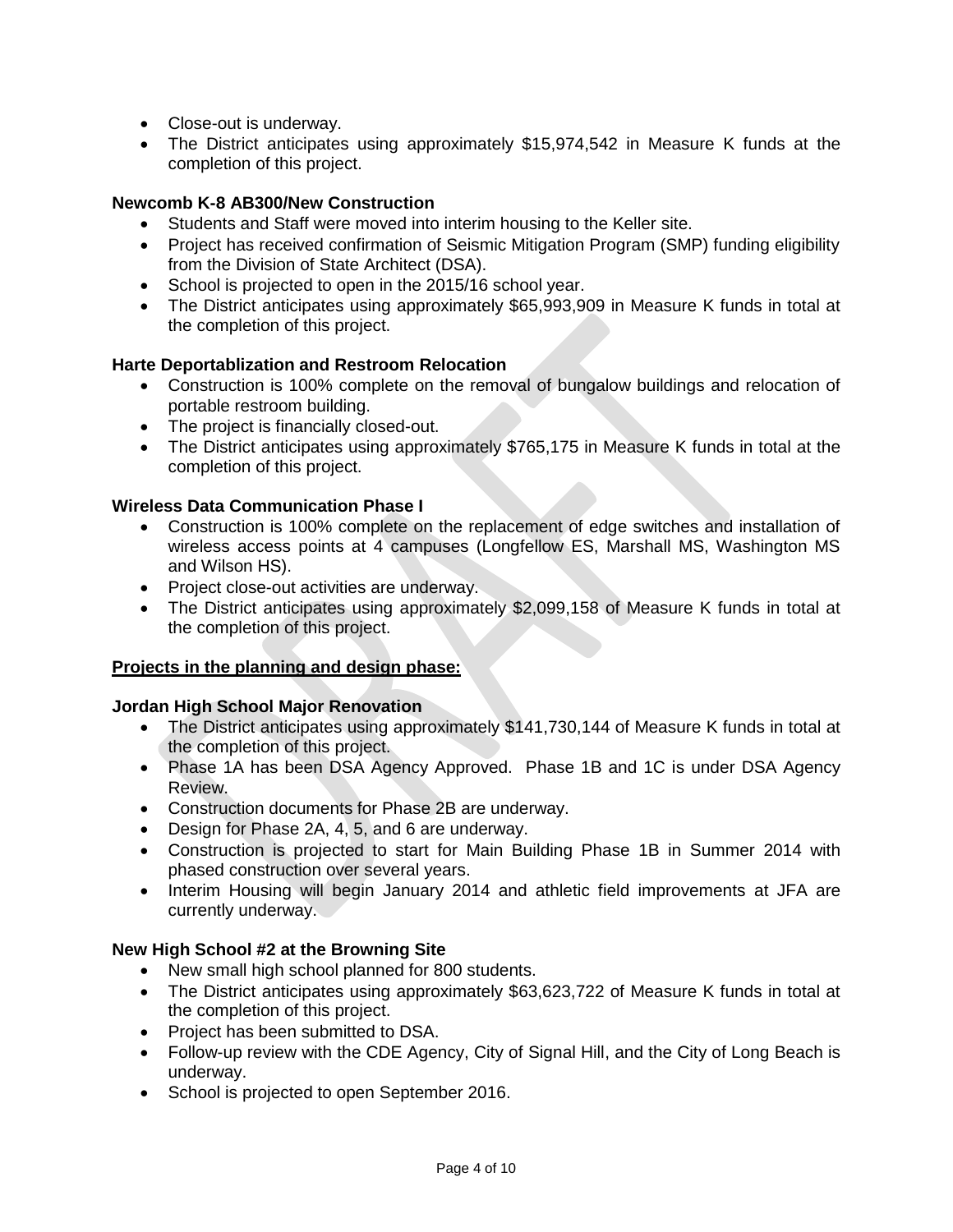Construction procurement for remediation and excavation is projected for spring 2014.

## **New High School #3 at the Former Jordan Freshman Academy**

- Conversion of Jordan Freshman Academy to a small high school.
- The District anticipates using approximately \$5,000,000 of Measure K funds in total at the completion of this project.
- Construction document phase and DSA Agency review is pending.

### **New High School #4 at the Butler Site**

- New small high school at former Butler site.
- The District anticipates using approximately \$2,500,000 of Measure K funds in total at the completion of this project.
- Conversion and School target opening is to be determined.

## **New High School #5 at the Hill Site**

- New small high school at former Hill site.
- The District anticipates using approximately \$1,736,699 of Measure K funds in total at the completion of this project.
- Partial conversion is anticipated to start Summer 2014.

# **Bancroft MS Gym AB300**

- Seismic upgrade to Gym.
- The District anticipates using approximately \$6,010,988 of Measure K funds in total at the completion of this project.
- Project has received confirmation of Seismic Mitigation Program (SMP) funding eligibility from the Division of State Architect (DSA) for Phase 1.
- Construction estimated to start Summer 2014.

## **Hamilton MS Gym AB300**

- Seismic upgrade to Gym.
- The District anticipates using approximately \$1,339,797 of Measure K funds in total at the completion of this project.
- Project has received confirmation of Seismic Mitigation Program (SMP) funding eligibility from the Division of State Architect (DSA).
- Construction schedule is to be determined.

## **Hill MS Gym AB300**

- Seismic upgrade to Gym.
- The District anticipates using approximately \$1,338,501 of Measure K funds in total at the completion of this project.
- Project has received confirmation of Seismic Mitigation Program (SMP) funding eligibility from the Division of State Architect (DSA).
- Construction schedule anticipated to start Fall 2015.

## **Hoover MS Gym AB300**

- Seismic upgrade to Gym.
- The District anticipates using approximately \$4,602,411 of Measure K funds in total at the completion of this project.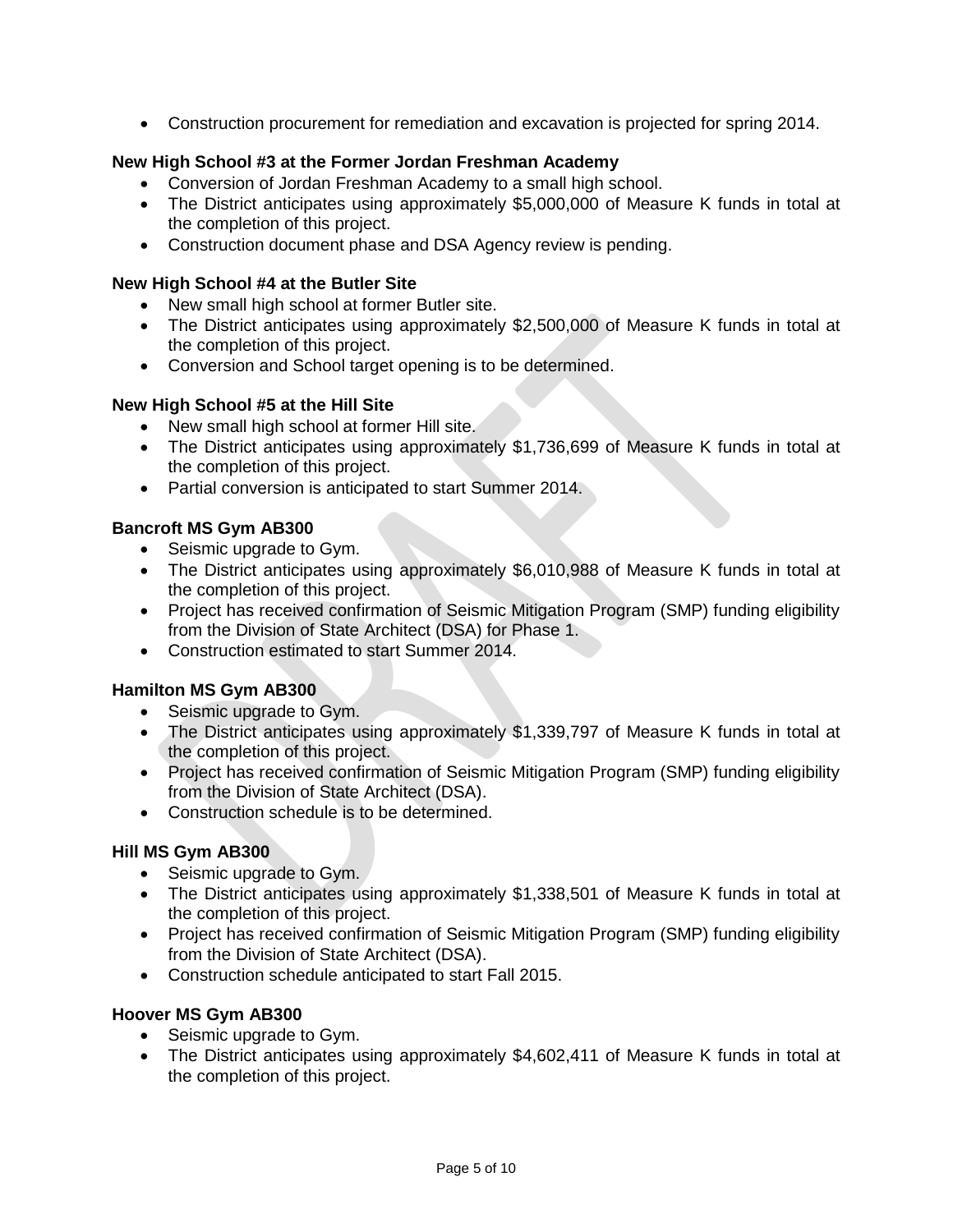- Project has received confirmation of Seismic Mitigation Program (SMP) funding eligibility from the Division of State Architect (DSA).
- Conceptual design is projected for January 2014.
- Construction is projected to start Summer 2014.

## **Jordan HS Auditorium AB300**

- Seismic upgrade to Auditorium.
- The District anticipates using approximately \$19,036,870 of Measure K funds in total at the completion of this project.
- Project has received confirmation of Seismic Mitigation Program (SMP) funding eligibility from the Division of State Architect (DSA).

### **Polytechnic HS Auditorium AB300**

- Seismic upgrade to Auditorium.
- The District anticipates using approximately \$20,312,196 of Measure K funds in total at the completion of this project.
- Project has received confirmation of Seismic Mitigation Program (SMP) funding eligibility from the Division of State Architect (DSA).
- DSA Agency submittal on December 13,2013.
- Construction is projected to start Fall 2014.

#### **Wilson HS Auditorium AB300**

- Seismic upgrade to Auditorium.
- The District anticipates using approximately \$11,500,000 of Measure K funds in total at the completion of this project.
- Project has received confirmation of Seismic Mitigation Program (SMP) funding eligibility from the Division of State Architect (DSA).
- DSA Agency submittal on December 13, 2013
- Construction is projected to start Fall 2014.

#### **Portable Removal Phase II**

- Project to remove portable buildings from thirteen (13) campuses (Birney ES, Burbank ES, Cleveland ES, Gant ES, Gompers K8, Grant ES, Hamilton MS, King ES, MacArthur ES, Madison ES, McKinley ES, Riley ES, Webster ES).
- The District anticipates using approximately \$3,208,702 of Measure K funds in total at the completion of this project.
- There are two (2) removals complete (Burbank ES and Grant ES).
- Construction is anticipated for the remaining eleven (11) to start January 2014.

#### **Portable Removal Phase III**

- Project to remove portable buildings from ten (10) campuses (Addams ES, Barton ES, Burcham K-8, Burnett ES, Garfield ES, Marshall MS, Signal Hill ES, Stephens MS, Naples ES, Stanford MS).
- The District anticipates using approximately \$4,375,657 of Measure K funds in total at the completion of this project.
- Construction drawings for replacement portables are underway.
- Portable removal is anticipated to begin Summer 2014.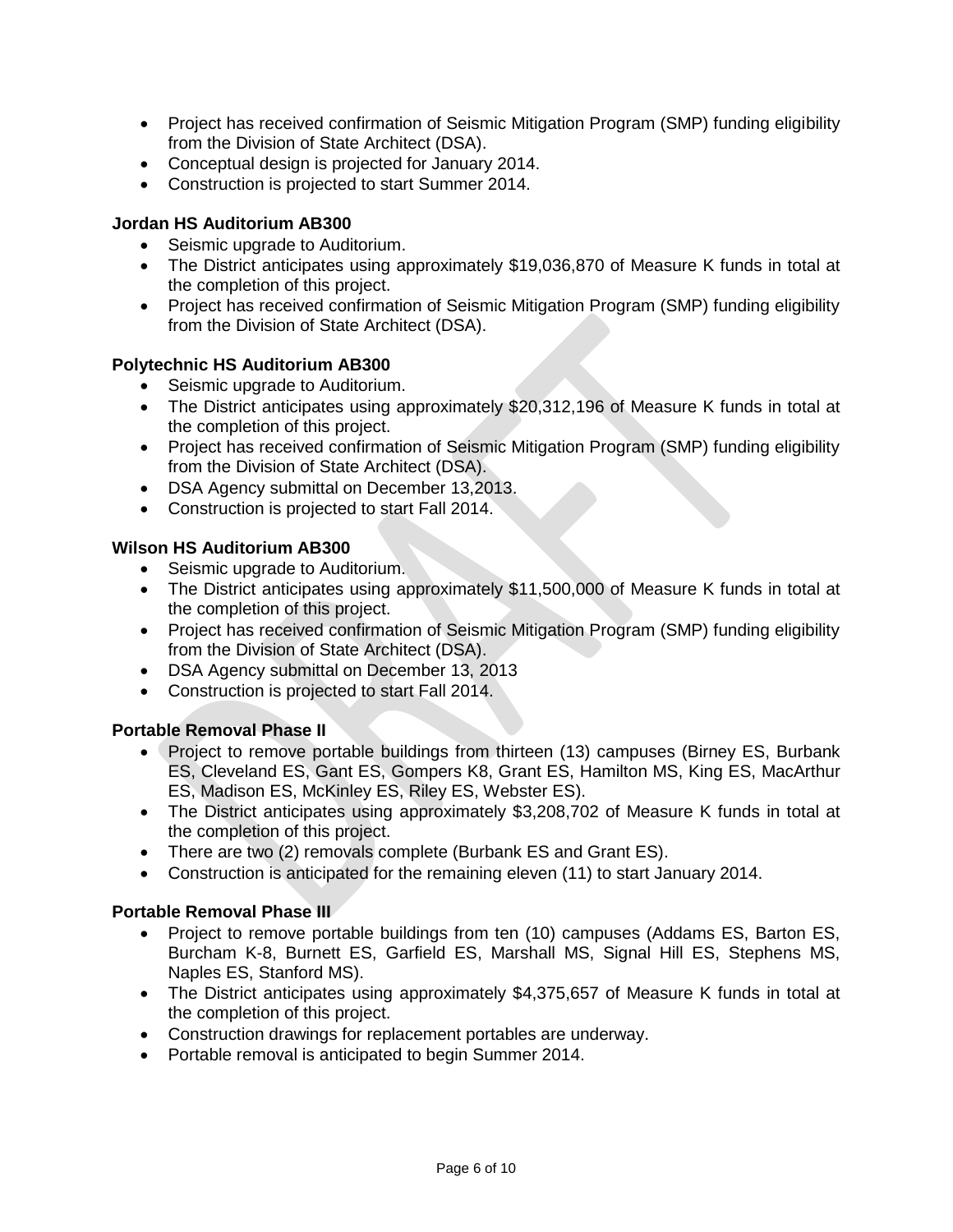## **Boiler Replacement Phase 1**

- Replacement of twenty-one (21) boilers at nine (9) campuses (Bancroft MS, Beach HS, Gant ES, Kettering ES, Lakewood HS, Lowell ES, McKinley ES, Millikan HS, and Tincher Preparatory School).
- The District anticipates using approximately \$4,261,830 of Measure K funds in total at the completion of this project.
- Construction is 90% complete.
- Punch work is completed for Phase 1A and 1B. Punch work for Phase 1C is ongoing.

## **Fire Alarm, Intercom and Clock Replacement Phase I**

- Replacements of fire alarm, intercom and clock systems at nine (9) campuses (Addams ES, Bryant ES, Lee ES, Lincoln ES, McKinley ES, Rogers MS, Stephens MS, Washington MS and Willard ES).
- The District anticipates using approximately \$8,036,204 of Measure K funds in total at the completion of this project.
- Construction is underway for bid package #1 and #2
- Construction for bid package #3 is anticipated.

### **Fire Alarm, Intercom and Clock Replacement Phase II**

- Replacements of fire alarm, intercom and clock systems at eleven (11) campuses (Barton ES, Bixby ES, Cabrillo HS, Cleveland ES, Hudson K8, International ES, Jefferson MS, Kettering ES, Lindberg MS, Robinson K8, Webster ES).
- The District anticipates using approximately \$12,316,149 of Measure K funds in total at the completion of this project.
- DSA Agency Review has been approved.
- Construction is anticipated to start Summer 2014.

#### **Intercom and Clock System Phase I**

- Replacement and new installation of intercom and clock system at twenty-seven (27) campuses.
- The District anticipates using approximately \$5,405,419 of Measure K funds in total at the completion of this project.
- Construction Documents are pending bid date.
- Construction is projected to start Spring 2014.

#### **Intercom and Clock System Phase II**

- Replacement and new installation of intercom and clock system at twenty-four (24) campuses.
- The District anticipates using approximately \$3,106,376 of Measure K funds in total at the completion of this project.
- Site assessments and project scope development is underway.
- Construction is anticipated to start December 2014.

#### **Security Technology, Infrastructure, Intercom, and Clock Replacement**

 Upgrade security technology, infrastructure, and replacement and new installation of intercom and clock system at eleven (11) campuses (Avalon K12, Beach HS, Cabrillo HS, EPHS, Lakewood HS, Millikan HS, PAAL, Polytechnic HS, Reid HS, Renaissance HS, and Wilson HS).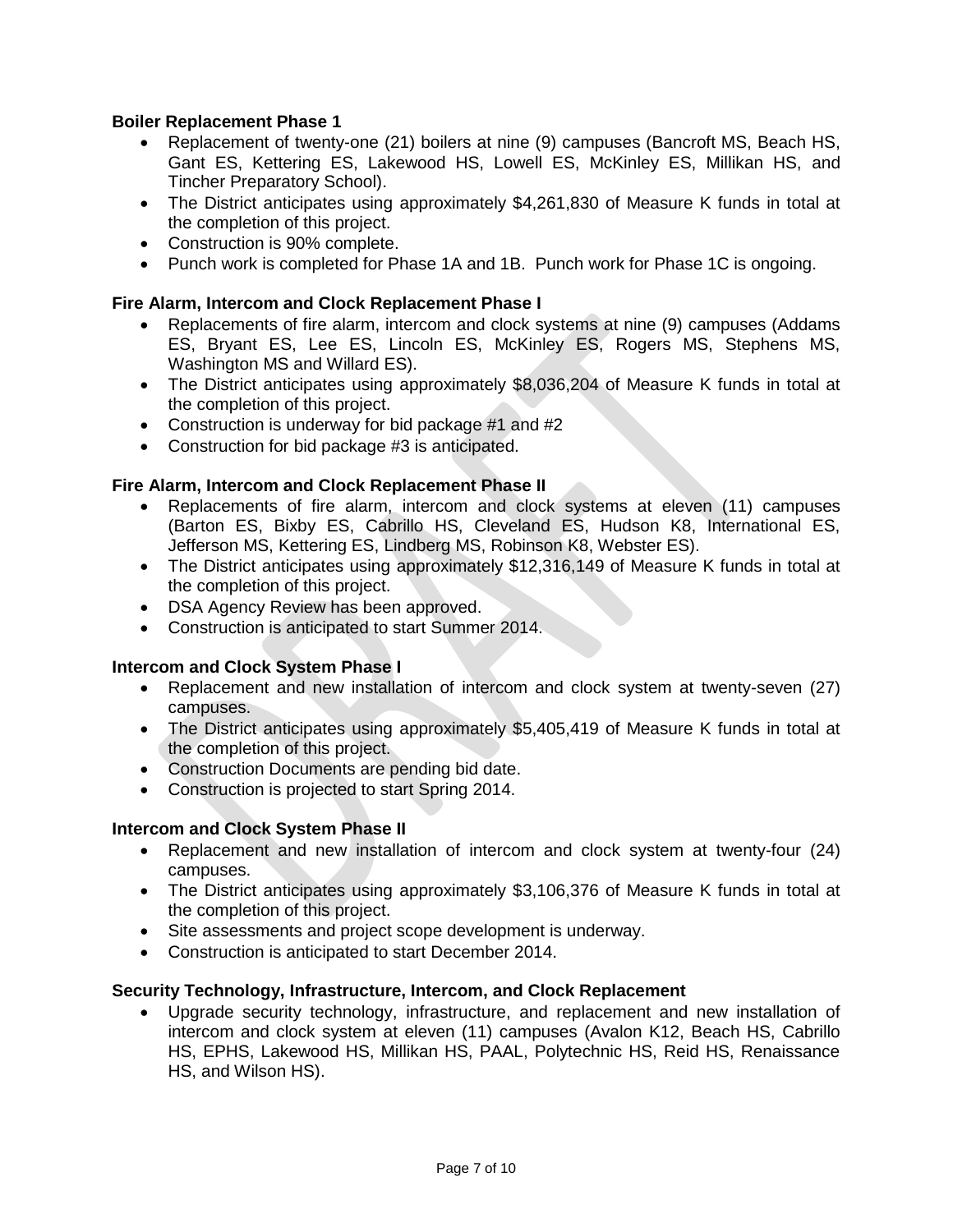- The District anticipates using approximately \$8,370,493 of Measure K funds in total at the completion of this project.
- Site assessments and project scope development is completed.
- Final Design Review is underway.
- Construction is anticipated to start Summer 2014.
- Construction Procurement is anticipated to start Spring 2014.

#### **Telecommunication Phase I**

- Replacement of phone switch and handset at nine (9) campuses (Avalon K-12, Cabrillo HS, Jordan HS, Jordan Plus, Lakewood HS, Millikan HS, Polytechnic HS, Renaissance HS, and Wilson HS).
- The District anticipates using approximately \$1,837,248 of Measure K funds in total at the completion of this project.
- Site assessments and project scope development is completed.
- Construction is anticipated to start Spring 2014.

### **Telecommunication Phase II**

- Replacement of phone switch and handset at thirty-three (33) elementary, middle, and small high school campuses.
- The District anticipates using approximately \$4,778,426 of Measure K funds in total at the completion of this project.
- Project anticipates receiving ERATE funds for Phase 2.
- Site assessments and project scope development is completed.
- Construction is projected to start Summer 2014.

#### **Telecommunication Phase III**

- Replacement of phone switch and handset at thirty-eight (38) campuses.
- The District anticipates using approximately \$4,040,051 of Measure K funds in total at the completion of this project.
- Construction is anticipated to start Summer 2015.

#### **Wireless Data Communication Phase II**

- Replacement of edge switches and installation of wireless access points at eighty (80) campuses**.**
- The District anticipates using approximately \$20,768,280 of Measure K funds in total at the completion of this project.
- Project anticipates receiving ERATE funds for thirty-three (33) elementary, middle, and high school sites.
- Construction schedule is 15% complete.

#### **CAMS Technology & Site Improvements**

- Technology and site improvements including: Fire alarm upgrade, intercom and clock replacement, wireless data communications, ADA accessible ramp/stair, and site signage.
- The District anticipates using approximately \$1,310,326 of Measure K funds in total at the completion of this project.
- DSA Agency review is underway.
- Construction is anticipated to start Summer 2014.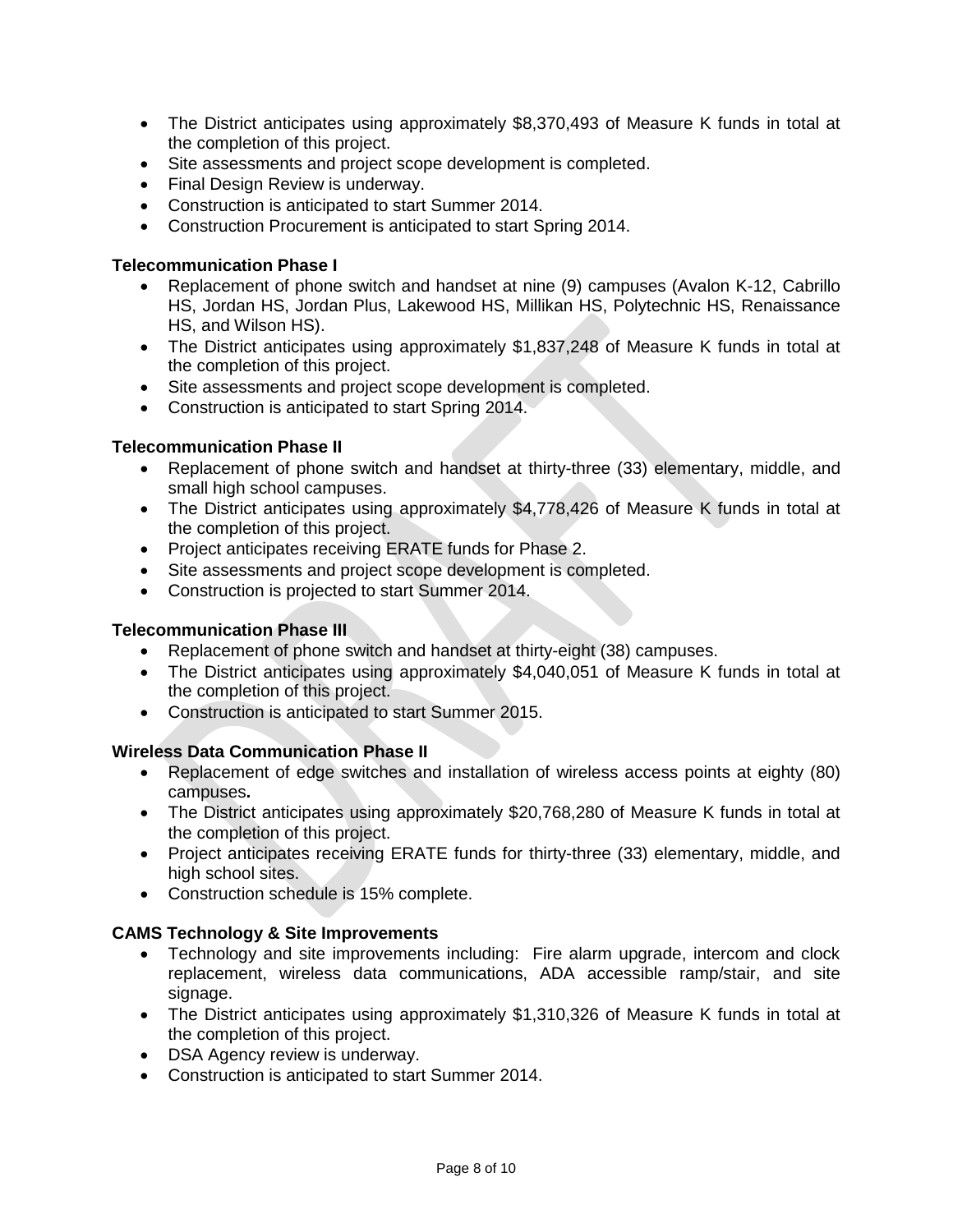## **Wilson HS ADA Improvements**

- ADA improvements/accessibility improvements (i.e.: signage, parking seating, ramps, etc.)
- The District anticipates using approximately \$2,590,970 of Measure K funds in total at the completion of this project.
- DSA Agency submittal for PH 1A and 2 anticipated January 2014.
- Construction is anticipated to start Summer 2014.

## **Lowell ES ADA Improvements**

- ADA improvements including: Site accessibility and path of travel, site signage, main entry ramp, and new door hardware.
- The District anticipates using approximately \$700,725 of Measure K funds in total at the completion of this project.
- DSA Agency submittal is under review.
- Construction is anticipated to start Summer 2014.

# **Division of State Architect (DSA) Certification**

- DSA Certification and close-out of 392 applications identified to date.
- The District anticipates using approximately \$5,154,647 of Measure K funds in total at the completion of this project.
- Project is currently underway with strategic planning and close-out activities.
- Remedial work will be performed by the District's Maintenance Branch.
- 15 cleared sites, 284 certified projects as of December 2013.

## **Lakewood HS DSA Certification**

- Completing ADA/accessibility compliance improvements (i.e. handrails, ramps, wheelchair lift, etc.).
- The District anticipates using approximately \$368,551 of Measure K funds in total at the completion of this project.
- Post Inspection Plan is pending DSA review.
- Construction is anticipated to start Summer 2014.

## **Polytechnic HS DSA Certification**

- Scope of work includes: Completing restroom renovations for ADA/accessibility compliance.
- The District anticipates using approximately \$113,353 of Measure K funds in total at the completion of this project.
- Construction phase is completed.
- DSA Certification is underway.

## **Washington MS DSA Certification**

- Scope includes: Site accessibility and path of travel, new unisex restroom in basement, new ramp to basement, and accessible parking.
- The District anticipates using approximately \$1,041,969 of Measure K funds in total at the completion of this project.
- Submitted to DSA December 2013.
- Construction is anticipated to start Summer 2014.